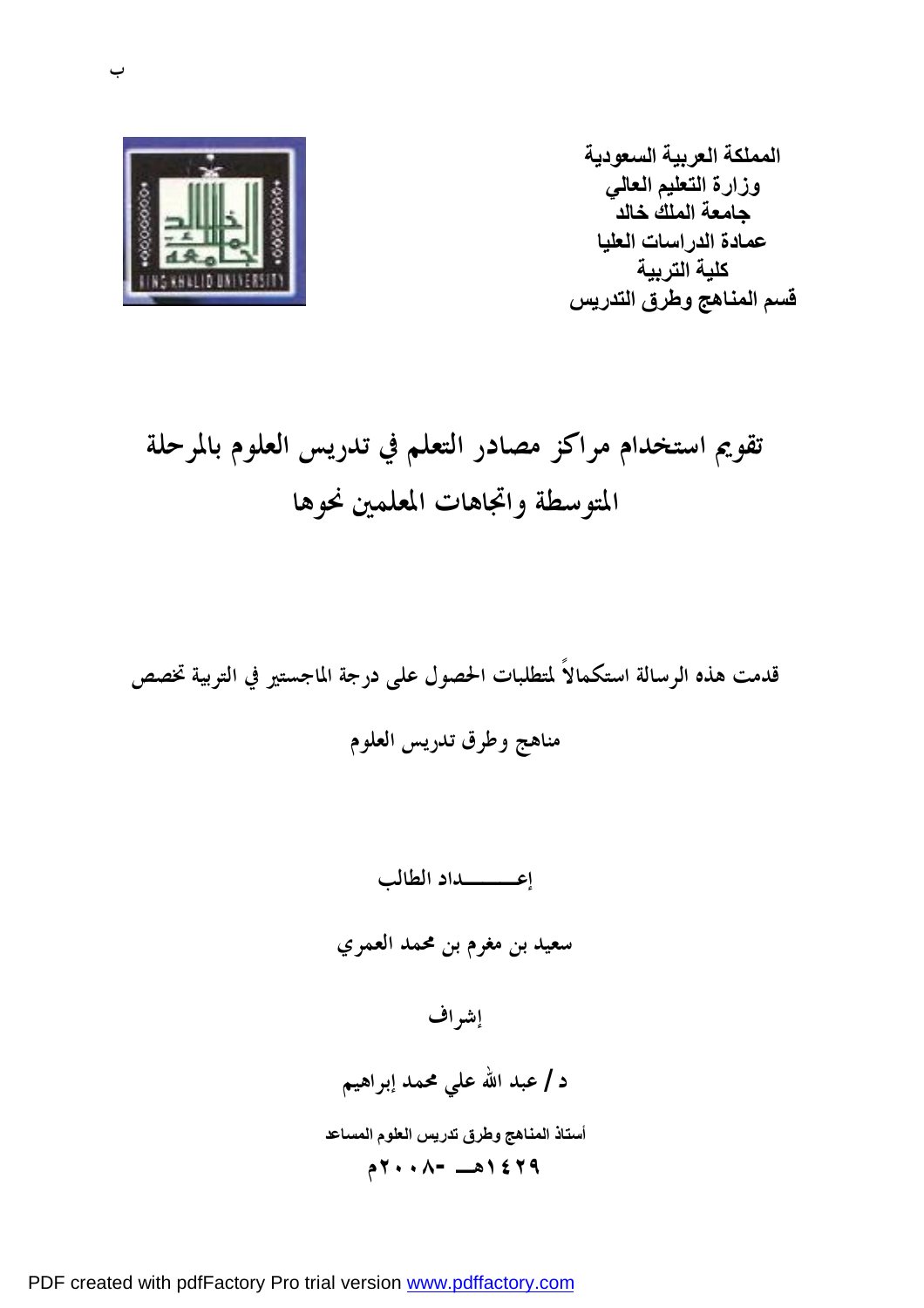## **مستخلص الدراسة**

**عنوان الدراسة :** تقويم استخدام مراكز مصادر التعلم في تـدريس العلـوم بالمرحلـة المتوسـطة واتجاهات المعلمين نحوها.

هدفت هذه الدراسة إلى تعرف واقع استخدام مراكز مصادر التعلم في تدريس العلـوم بالمرحلـة المتوسطة واتجاهات المعلمين نحوها، وذلك من خلال التعرف على مدى توافر وصلاحية متطلبات تدريس العلوم، وواقع استخدام تلك المتطلبات في تدريس العلوم، والمعوقات التي تحد من استخدام مراكز مـــصادر التعلم في تدريس العلوم، واتجاهات المعلمين نحو تلك المراكز.

ولتحقيق أهداف الدراسة قام الباحث بتحليل أنشطة كتب العلوم بالمرحلة المتوسطة لجميع الصفوف حيث بلغ مجموع الأنشطة لجميع الصفوف (٢٣٥) نشاطا، منها(١٦٥) نشاطا عمليا، و(٣٦) نشاطا مسليا، و(٣٤)نشاطا بحثيا، وقد استخدم الباحث المنهج الوصفي معتمداً على الاستبانة كأداة للبحث- لكل مـن معلمي العلوم، وأمناء مراكز مصادر التعلم، ومقياس اتجاهات لمعلمي العلوم بنفس المرحلة.

وتم تطبيق أداتي الدراسة علي عينة بلغ عددها (٦٥) معلماً، و(٦٠) أميناً لمركز مصادر الـتعلّم، في المدارس المتوسطة الحكومية التي يوجد هما مراكز مصادر تعلّم بمنطقة عسير(أهما، بيشة، سراة عبيدة، محايــــل عسير، النماص).

وأسفرت الدراسة عن مجموعة من النتائج من أهمها:

- -١ من حيث توافر متطلبات تدريس العلوم بمركز مصادر التعلم، يأتي في المركز الأول توافر الأجهزة، وقد بلغت متوسطات توافرها بين (٢) و(١,٥٢)، أما توافر الكتب فقد جأت في المركز الثاني، حيث بلغ متوسط توافرها بين ( ١,٧٥) و(١,٢٥) أما أشرطة الفيديو و البرمجيات فقد جـاءت في المركـز الثالث، حيث بلغ متوسط توافرها بين( ١,٦٥) و(١,٢٥)، وهي الأقل من حيث التوافر.
- -٢ من حيث صلاحية متطلبات تدريس العلوم بمراكز مصادر التعلم تأتي الأجهزة في المركـز الأول، وقد بلغت متوسطات توافرها بين(١,٩٨) و(١,٢٩) ، أما صلاحية أشرطة الفيديو والبرمجيات فقـد جاءت في المركز الثاني، حيث بلغ متوسط توافرها بين( ١,٦٦)و(١,٢٩)، وصلاحية الكتب كانت في المركز الثالث فقد بلغ متوسط توافرها بين ( ١,٧٤)و(١,٢٠) وهي الأقل صلاحية من و جهة نظـر معلمي العلوم.
- -٣ استخدم متطلبات تدريس العلوم بمراكز مصادر التعلم كان على النحو التالي:الأجهزة في المركـز الأول، وقد بلغت متوسطات استخدامها بين(٣,٢٥) و(١,٥٨)، ويأتي استخدام الكتب في المركـز الثاني فقد بلغ متوسط استخدامها بين( ٢,٤٥) و(١,٥١) أما استخدام أشرطة الفيديو والبرمجيات فقد جاءت في المركز الثالث، حيث بلغ متوسط استخدامها بين( ٢,٣٥)و(١,٥١)، وهي الأقل استخداماً من وجهة نظر معلمي العلوم، حيث تحتل المرتبة الأخيرة.
- ٤ وجود بعض المعوقات التي تحد من استخدام مراكز مصادر التعلّم في تدريس العلوم وهـــي علـــي النحو التالي: (كثرة تداخل طلبات المعلمين )،يليه المعوق الثاني (تأخر الصيانة من قبل الإدارة التعليمية) ، ثم يليه المعوق الثالث(ندرة البرامج الحاسوبية)، ثم يليه المعوق الرابع (زيادة العبء التدريـسي لـدى المعلم) ، ثم يليه المعوق الخامس (عدم وجود ميزانية كافية لمركز مصادر التعلم).
- -٥ لا توجد فروق ذات دلالة إحصائية عند مستوى()٠,٠٥بين متوسطات استجابات أفـراد عينـة البحث(المعلمين والأمناء) حول توافر، وصلاحية، وواقع الاستخدام لمتطلبات تدريس العلـوم بمركـز مصادر التعلم.
- -٦ توجد فروق ذات دلالة إحصائية عند مستوى()٠,٠٥بين متوسطات استجابات أفراد عينة البحث حول معوقات استخدام مركز مصادر التعلّم في تدريس العلوم لصالح معلمي العلوم، كمـا أظهـرت النتائج وجود اتجاهات إيجابية لمعلمي العلوم بشكل عام نحو استخدام مركز مصادر التعلّم في تـدريس العلوم، وبناء على النتائج التي توصلت لها الدراسة قدمت تصور مقترح لمركز مصادر التعلم بالمرحلـة المتوسطة.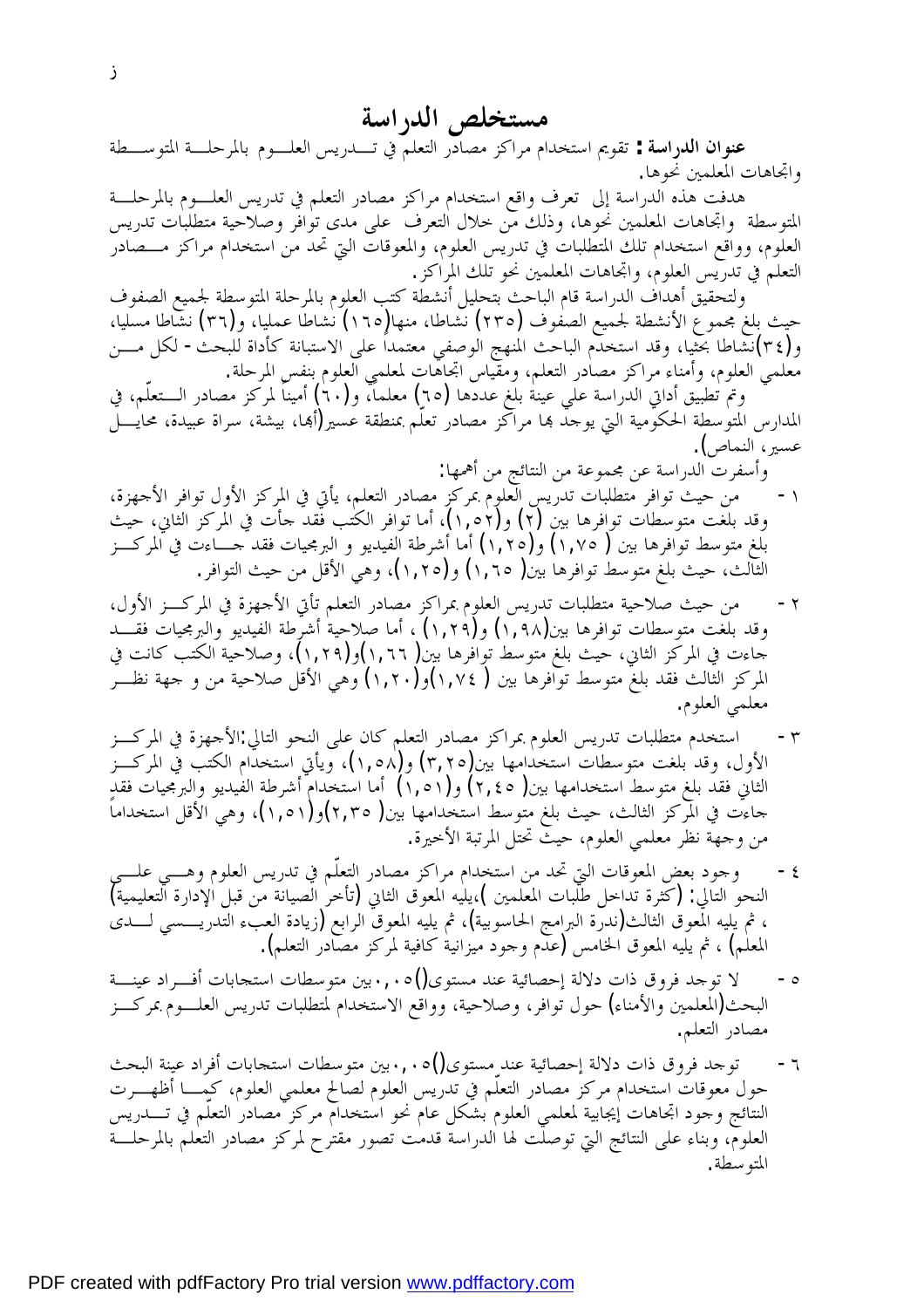### **The Evaluation of Using the Learning Centers Resources in Teaching Science for Intermediate Schools , and the Teachers' Attitudes towards the Learning Centers Resources**

Prepared by: Saeed Bin Maghram Bin Mohammad Al Amry Supervisor: Dr. Abdullah Ali Mohammad

#### **Abstract:**

This study aimed to know the using of the learning centers resources in teaching science for the intermediate schools' students and the status of the teachers' attitudes toward them by identifying the extent of using these learning centers and their usability in teaching science as well as the difficulties that limit using these learning centers in teaching science .

To achieve these aims, the researcher analyzed science books activities in the intermediate schools where found 235 activities (165 scientific , 36 entertainment ,34 research activities ).

The researcher prepared the following tools:

- 1- A questionnaire for science teachers and learning centers staff.
- 2- An attitude scale for science teachers.

These tools were administered for (65) teachers and (60) learning center staff in the intermediate schools in Aseer (Abha, Pesha, Mahiel, El Namas, Sratebeda ).

#### **The results were as follows**:

- 1- The requirements for teaching science at the learning centers resources were existed, where the equipment came at the first level with averages of (2) to (1.52). Books came at the second level with averages of (1.75)to (1.25). The video tapes came at the third level with averages of (1.65)to (1.25).
- 2- For the usability of teaching science at learning centers resources demands, the usability of equipment came in the first level with averages of (1.98) to (1.29). The usability of video tapes came at the second level with averages of (1.66) to (1.29). The usability of books came at the third level with averages of  $(1.74)$  to  $(1.20)$  which was the less usability from the teacher view .
- 3- For the using of teaching demands, the equipment came in the first level with averages of (3.25) to (1.58). The using of books came at the second level with averages of (2.45) to (1.51). The using of video tapes and software came at the third level with averages of (2.35) to (1.51) which was the less using from the teacher view.
- 4- There were some difficulties facing the use of learning centers resources in teaching science such as overlapping in teachers' demands , late of maintenance from education management , raring of computer software , increase of teaching load for teachers and no budget for learning centers resources.
- 5- There were no significant differences between the research samples ( teacher and staff) about the existence , usability and reality of using the demands of teaching science in learning centers.
- 6- There were significant differences between the research samples about the difficulties which face using learning centers resources in teaching science favoring the science teacher.

Moreover, the results revealed positive attitudes from the part of the science teachers towards the use of learning resources centers.

Thus, and due to the study results, a proposed paradigm of a learning resources center in the intermediate stage is presented.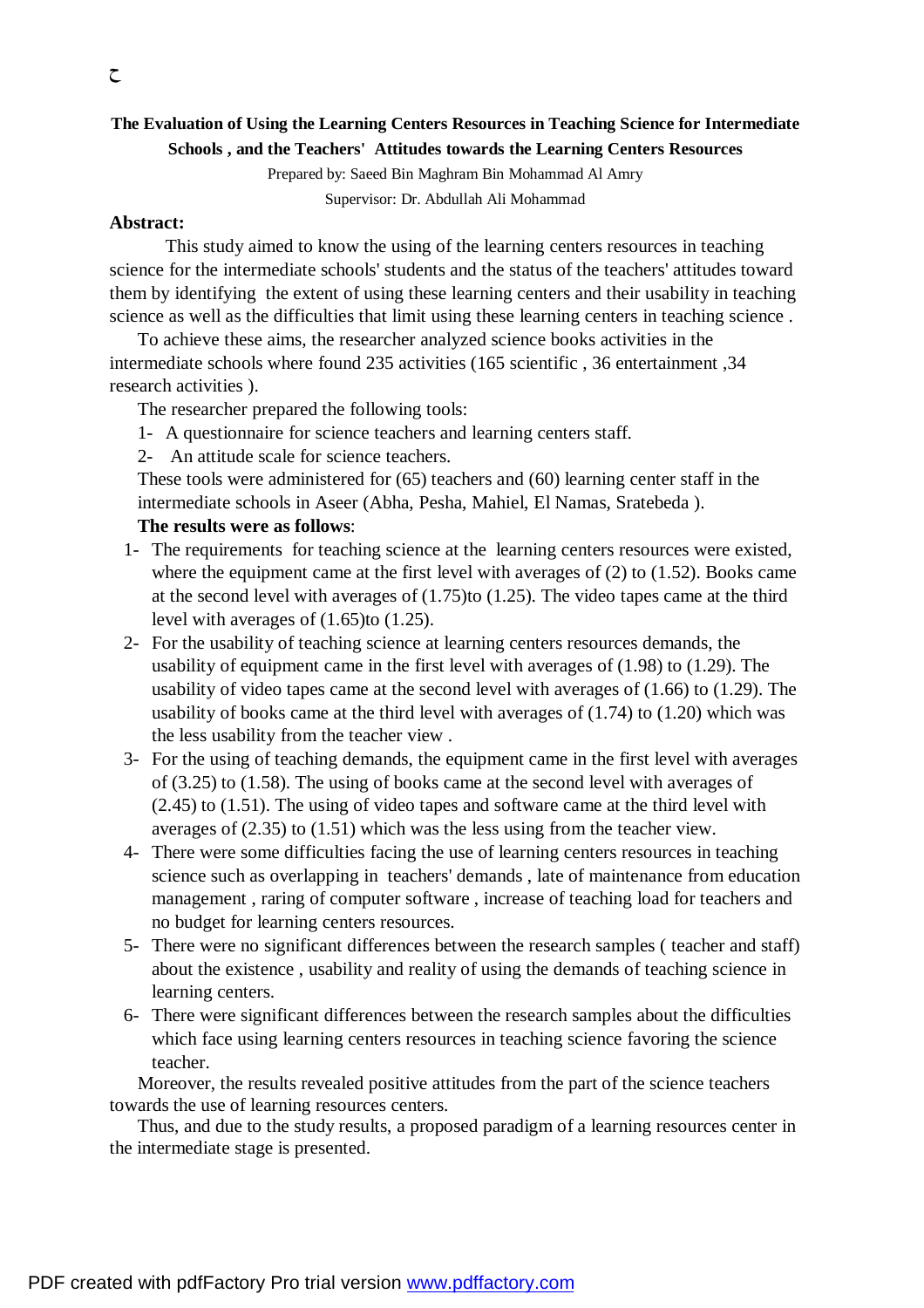**فهرس المحتويات** 

| الصفحة                             | الموضوع                                                     |
|------------------------------------|-------------------------------------------------------------|
|                                    | إهداء                                                       |
| و                                  | الشكر والتقدير                                              |
|                                    | مستخلص البحث باللغة العربية                                 |
| ط                                  | ملخص البحث باللغة الإنحليزية                                |
| ط-ي-ك-                             | فهرس المحتويات                                              |
|                                    | فهرس الجداول                                                |
| م                                  | فهرس الأشكال                                                |
| ن                                  | فهرس الملاحق                                                |
| $\setminus$ 0 - $\setminus$        | الفصل الأول مشكلة الدراسة وخطة بحثها                        |
| ۲                                  | أولال مقدمة الدراسة                                         |
| ٦                                  | ثانياً مشكلة الدراسة                                        |
| ٨                                  | ثالثاً أسئلة الدراسة                                        |
| ٩                                  | رابعاً أهداف الدراسة                                        |
| ٩                                  | خامساً أهمية الدراسة                                        |
| ۰ ۱                                | سادساً حدود الدراسة                                         |
| ۰ ۱                                | سابعا عينة الدراسة                                          |
| ۱۱                                 | ثامناً أدوات الدراسة                                        |
| $\setminus$                        | تاسعا منهج الدراسة                                          |
| ۲ (                                | عاشراً مصطلحات الدراسة                                      |
| $\gamma$                           | الحادي عشر إجراءات الدراسة                                  |
| $\lambda$ 7 - 1 2                  | الفصل الثاني الإطار النظري ويتضمن                           |
| $\xi \, \gamma - \gamma \, \gamma$ | المبحث الأول مراكز مصادر التعلم                             |
| ۲ (                                | أولأ-مفهوم مراكز مصادر التعلُّم                             |
| ۱۹                                 | ثانياً-نشأة وتطور مراكز مصادر التعلُّم ۖ في تدريس العلوم    |
| ۲٦                                 | ثالثاً-مبررات تأسيس مراكز مصادر التعلم في تدريس العلوم      |
| $\mathsf{Y}\mathsf{V}$             | رابعا-رؤية وأهداف وأنواع مراكز مصادر التعلم في تدريس العلوم |
| ۳۲                                 | خامسا-أهمية مراكز مصادر التعلّم                             |
| $\mathbf{r}$                       | سادسآ-أنواع مراكز مصادر التعلُّم                            |
| ۳۹                                 | سابعاً-المهام والوظائف التي يقدمها مركز مصادر التعلُّم      |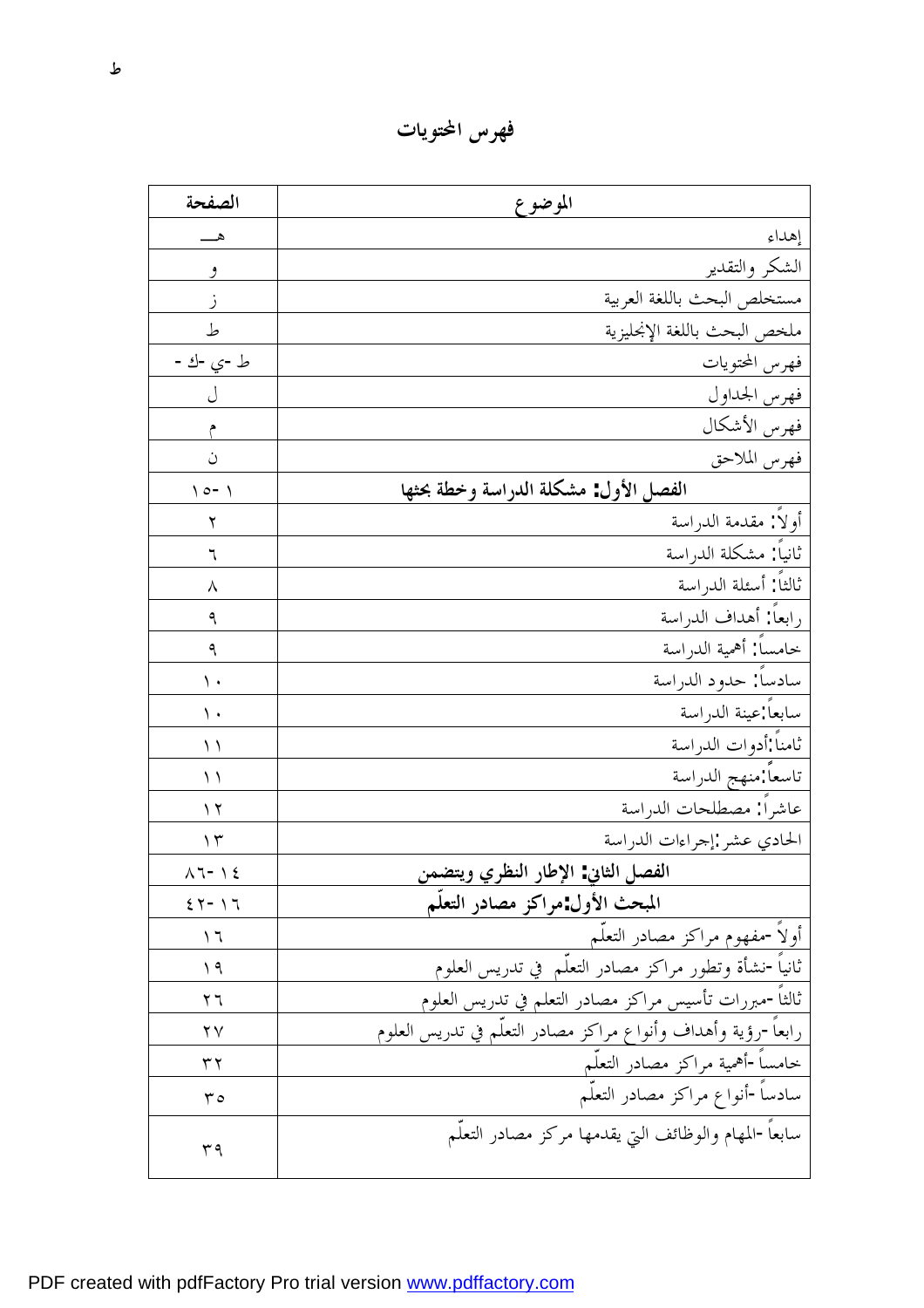| الصفحة                                       | الموضوع                                                                          |
|----------------------------------------------|----------------------------------------------------------------------------------|
| $77 - 27$                                    | المبحث الثاني-مركز مصادر التعلم في عصر المعلومات                                 |
| 57                                           | أولأ-المعايير العالمية لمراكز مصادر التعلّم                                      |
| ٤V                                           | ثانيآ-أنماط مراكز مصادر التعلم                                                   |
| ٤٩                                           | ثالثاً-بعض النماذج المتطورة لمراكز مصادر التعلم في بعض الدول العربية، والعالمية. |
| $\circ$ 7                                    | رابعاً-ملامح مركز مصادر التعلم في عصر المعلومات                                  |
| ० १                                          | خامساً– مواقع الكترونية حول مراكز مصادر التعلم <sub>.</sub>                      |
| ٦.                                           | سادساً- معوقات تنفيذ مراكز مصادر التعلم في الوطن العربي                          |
| $\Lambda$ $\Upsilon$ - $\Upsilon$ $\Upsilon$ | المبحث الثالث- توظيف مركز مصادر التعلم في تدريس العلوم ودور المعلم               |
|                                              | في رفع كفألها                                                                    |
| ٦٢                                           | أولاً – المتطلبات الأساسية لتفعيل مراكز مصادر التعلم.                            |
| ٦0                                           | ثانياً-دور معلم العلوم في دعم مراكز مصادر التعلم ورفع كفأتما.                    |
| ٦٧                                           | ثالثاً- توظيف مراكز مصادر التعلم في تدريس العلوم.                                |
| $\wedge \wedge$ - $\vee$ 9.                  | المبحث الرابع- المرحلة المتوسطة وأهدافها بالمملكة العربية السعودية               |
| $\vee$ 9                                     | أولآ-المرحلة المتوسطة                                                            |
| ٧٩                                           | ثانياً- أهداف المرحلة المتوسطة                                                   |
| $\wedge\cdot$                                | ثالثاً– أهداف تدريس العلوم بالمملكة العربية السعودية                             |
| $\Lambda V - \Lambda Y$                      | المبحث الخامس- الاتجاهات                                                         |
| $\wedge\,\Upsilon$                           | أولأ-مفهوم الاتجاه                                                               |
| $\lambda$ {                                  | ثانياً - تكوين الاتحاهات                                                         |
| $\wedge$ $\vee$                              | ثالثاً - مكونات الاتحاهات                                                        |
| $\Lambda$ $\Lambda$ $\sim$ $\Lambda$         | الفصل الثالث الدراسات السابقة                                                    |
| $\wedge$ 9                                   | مقدمة                                                                            |
| ٩.                                           | أولأ: دراسات تناولت واقع مراكز مصادر التعلم                                      |
| $\eta \cdot \tau$                            | ثانيا دراسات تناولت معوقات مراكز مصادر التعلم                                    |
| $\setminus \cdot 7$                          | ثالثا دراسات تناولت توظيف مراكز مصادر التعلم واتحاهات المعلمين نحوها             |
| $\gamma \gamma \gamma$                       | التعليق على الدراسات السابقة                                                     |
| $157 - 177$                                  | الفصل الرابع منهج البحث وإجراءاته                                                |
| ۲ ۲ ۱                                        | مقدمة                                                                            |
| 111                                          | منهج الدراسة                                                                     |
| ۱۲٦                                          | محتمع الدراسة                                                                    |
| $\gamma \gamma$                              | عينة الدراسة                                                                     |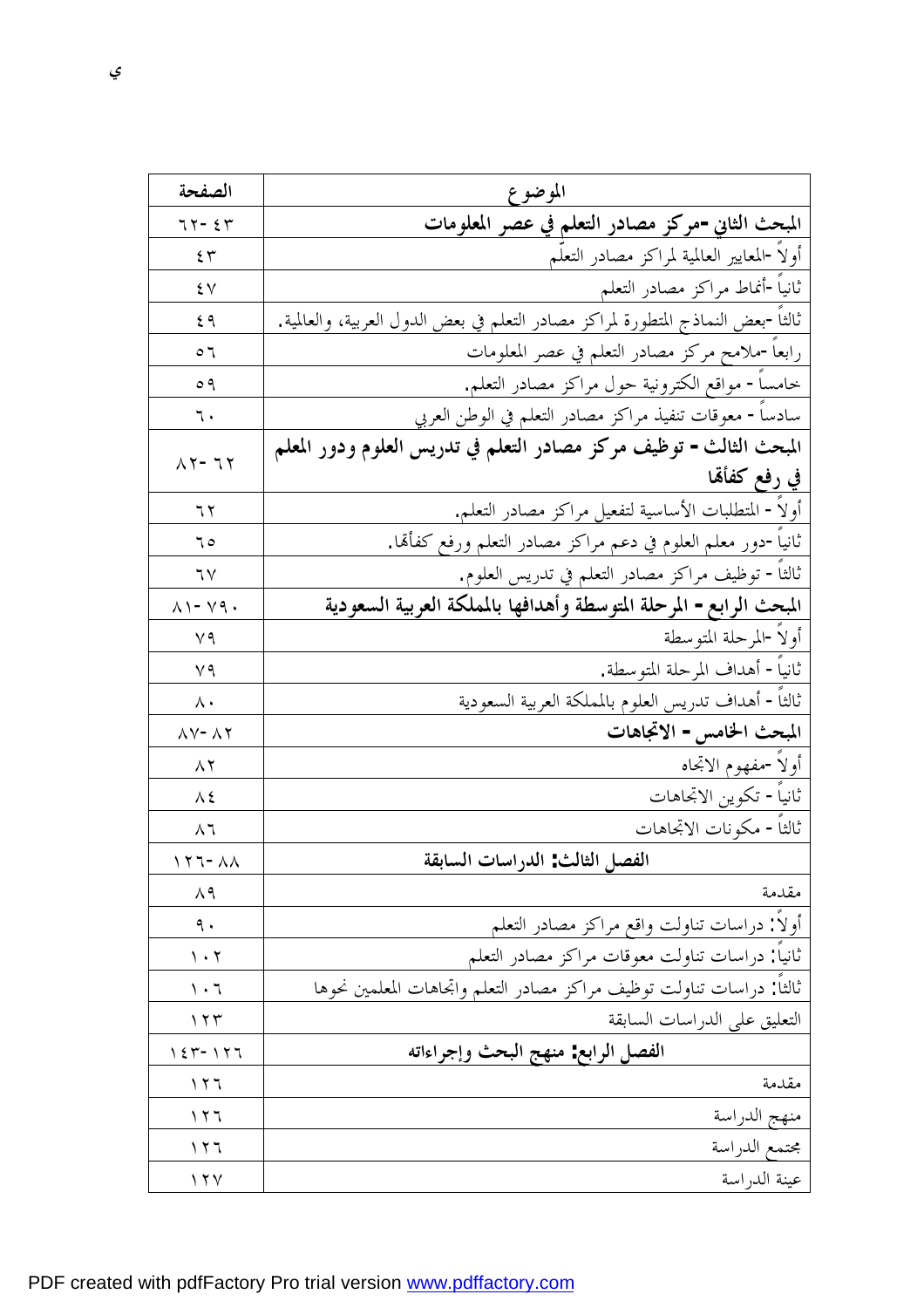| الصفحة                                | الموضوع                                                |
|---------------------------------------|--------------------------------------------------------|
| $\gamma$ .                            | أدوات الدراسة                                          |
| ۱۳۱                                   | حساب الصدق لتحليل الأنشطة                              |
| ۱۳۲                                   | حساب معامل الثبات لتحليل الأنشطة                       |
| $\gamma \uparrow \epsilon$            | خطوات بناء استبانة الدراسة                             |
| $\gamma \uparrow \circ$               | حساب صدق الاستبانة                                     |
| ۲ ۳ ۱                                 | حساب معامل الثبات للاستبانة                            |
| $\gamma \gamma$                       | خطوات بناء مقياس الاتجاه                               |
| $\gamma \gamma$                       | حساب صدق مقياس الاتحاه                                 |
| $\backslash$ { $\cdot$                | حساب معامل الثبات لمقياس الاتحاه                       |
| $\backslash$ { $\backslash$           | إجراءات تنفيذ الدراسة                                  |
| ۲ ٤ ۲                                 | المعالجة الإحصائية                                     |
| $\Lambda\Lambda - \Lambda$            | الفصل الخامس نتائج الدراسة وتوصياقا و مقترحاقا         |
| $\backslash$ { {                      | مقدمة                                                  |
| $\setminus$ { $\circ$                 | عرض النتائج الدراسة ومناقشتها وتفسيرها                 |
| ۱۹۳                                   | التوصيات والمقترحات                                    |
| 197                                   | أولاً- تصور مقترح لمركز مصادر التعلم بالمرحلة المتوسطة |
| $\mathbf{y} \cdot \mathbf{z}$         | ثانياً -التوصيات                                       |
| $\mathbf{y} \cdot \mathbf{0}$         | دراسات مقترحة                                          |
| $\gamma \gamma - \gamma \cdot \gamma$ | مراجع الدراسة                                          |
| $\mathbf{y} \cdot \mathbf{y}$         | أولا المراجع العربية                                   |
| $\gamma \gamma$ .                     | ثانيا المراجع الأجنبية                                 |
| $YVY-YYE$                             | الملاحق                                                |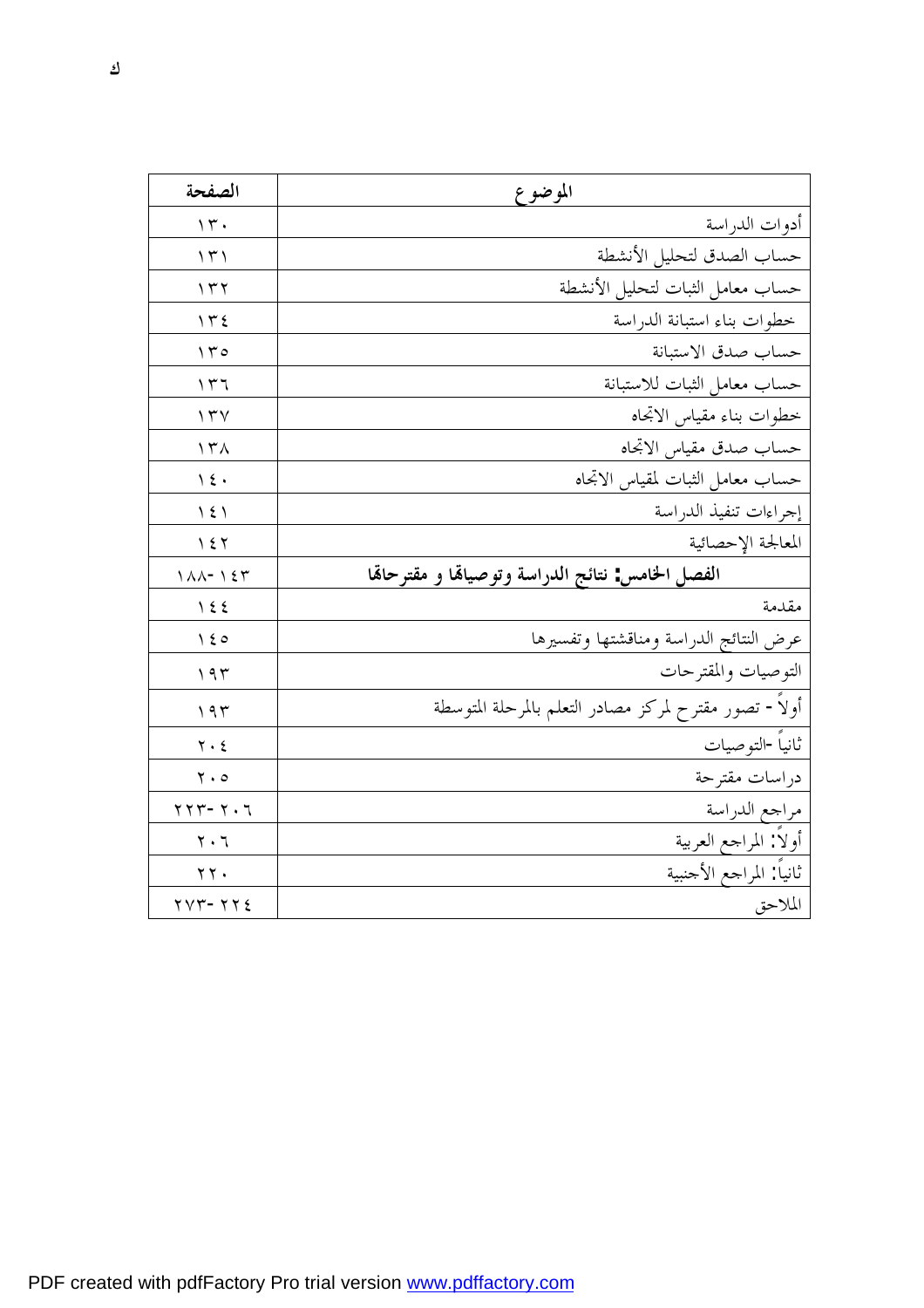الفصل الأول

٢

مشكلة الدراسة: تحديدها، وإجراءاتها. **المقدمة:** 

لقد تطورت العملية التعليمية في الفترة الأخيرة، وظهرت أفكار ونظريات وأساليب حديثة في مجال التعليم والتعلم، تؤكد على أن أفضل أنواع التعلم هو الذي يتم عن طريق الخبرة المباشرة، وحفـز الدافعية لدى المتعلم نحو البحث عن المعلومات بنفسه، ومن مصادرها المتعددة.

وعلى الرغم من أن ظهور مراكز مصادر التعلم في القرن العشرين وإن كانت جذورها أقدم من ذلك، إلا أنه في أواسط الستينيات وبداية السبعينيات ظهرت بعض الاتجاهات التربوية المرتبطة بتفريـد التعلم بدءًا بالتعليم المبرمج والتعلم من أجل الإتقان والتعلم بالوسائط السمعية والبدايات المبكرة لتوظيف الحاسوب في التعليم، تلك الاتجاهات كلها حفزت القائمين على العملية التربوية للتحول من المكتبات المدرسية التقليدية إلى مراكز مصادر أو وسائل تقدم خدمات للطالب والمعلم غير مقصورة على المـواد المطبوعة، بل تشمل أشكال الاتصال الأخرى، وتطلب هذا التحول البحث عن مصطلح جديد يعبر عن ذلك المكان بدلا من المكتبات المدرسية، فبدأ ظهور مصطلحات كثيرة منها: مركز المـواد التعليميـة، ومركز الوسائل التعليمية، ومركز مصادر التقنيات التعليمية، وغيرها من المصطلحات، حيث استخدمت جميعها للإشارة لمفهوم مركز مصادر التعلم، الذي ظل-أخيرا -المفهوم الأكثـر اسـتخداما في الأدب التربوي المنشور(الحيلة، ،٢٠٠٠ ٣٧١).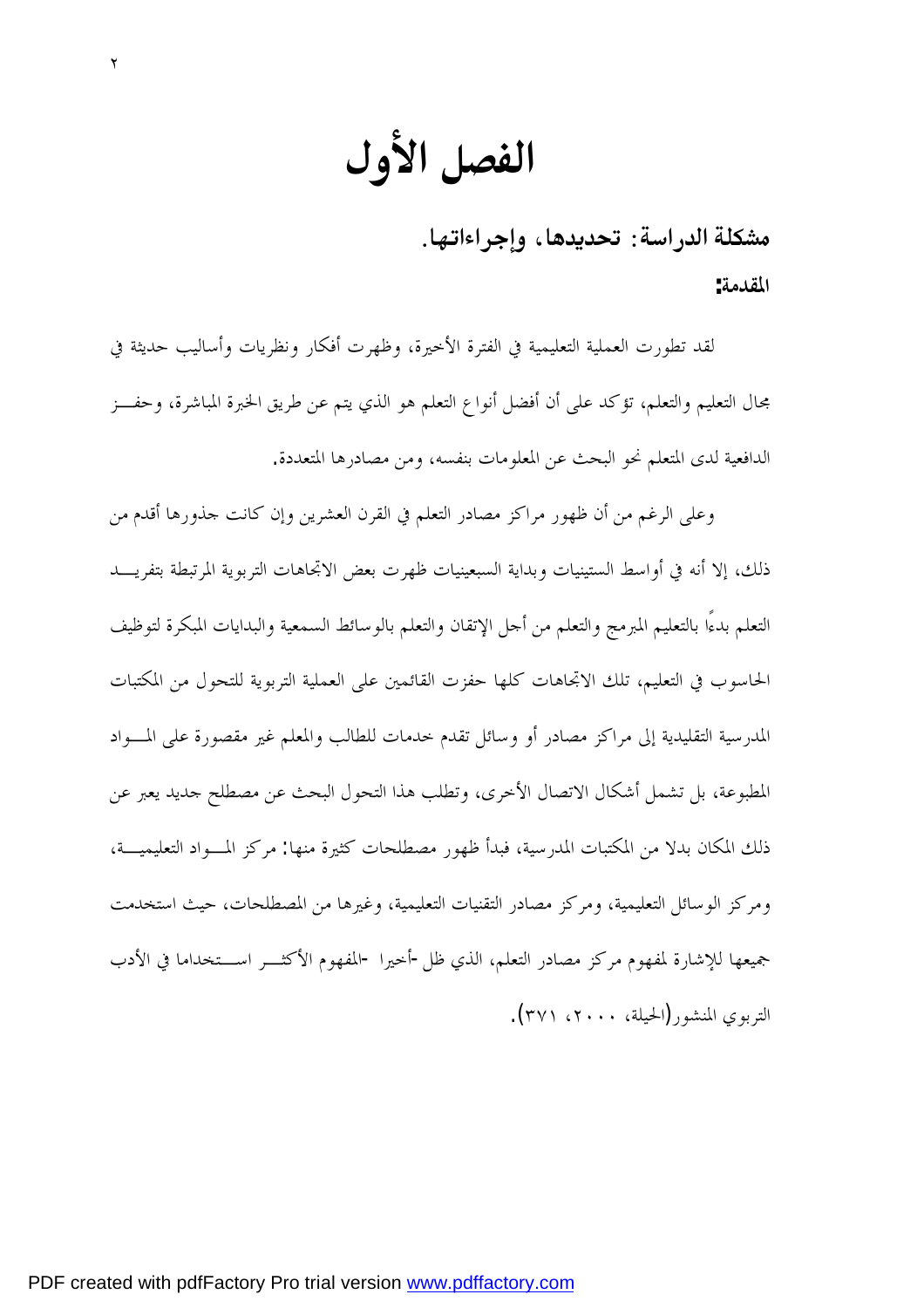وقد سعت المملكة العربية السعودية إلى تزويد المدارس بمراكز مـصادر الـتعلم منـذ عـام ١٤٢٠هـ على مستوى المملكة كافة؛ ففي عام ١٤٢٣-١٤٢٢هـ أنفقت الوزارة لإنشاء عدد من المراكز بمختلف مناطق المملكة أربعة عشر مليون ريال سعودي (الغامدي، ١٤٢٥).

وقد وصل عدد مراكز مصادر التعلم حتى عام ١٤٢٣هـ إلى ١٣٣٨ مركزا لـيس هـذا فحسب، بل إن هناك تخطيطاً يهدف إلى أن يبلغ عدد هذه المراكز في القريـب إن شـاء االله إلى نحـو ٣٠٠٠مركز (وزارة التربية والتعليم، ١٤٢٤).

لذا كان من الأحرى تقدير المعلمين لهذه الجهود تفعيلاً للتدريس باستخدام تلك المراكز، لمـا يعود على الطالب و على جميع عناصر العملية التعليمية بالنفع والفائدة.

إن النظرة إلى مركز مصادر التعلم ليس بمبناه أو بما يحتويه من مواد وأجهزة فقط، بـل بمـدى كفايته واستثماره وتفعيله من قبل المعلمين والطلاب، وهو بمذا المعنى ليس مـــستودعا للمعلومـــات أو لمصادر التعلم المتنوعة فقط، بل هو مكان للعمل المثمر والنشاط التعليمي الـذاتي والتحـصيل الـوافر لمختلف فئات المتعلمين، مما يرفع كفاية العملية التعليمية ويجعلها منتجة وممتعة (وزارة التربية والتعلـيم،  $(1575$ 

لذا يعد استخدام مراكز مصادر التعلم من قبل معلمي العلوم مطلبا أساسيا لتطـوير الطـرق التقليدية في التدريس، وذلك لإيجاد الدافعية لدى الطلاب من خلال المشاركة الفعالة سواء بـالقول أو السماع أو العمل والتفاعل في مجالات يرغبون فيها، وهذا لا يعني أن نترك الطلاب يمارسون نـشاطهم بصورة عشوائية، بل يجب وضعهم في مواقف تثير تفكيرهم، وتدفعهم لاستخدام حواسهم كافة.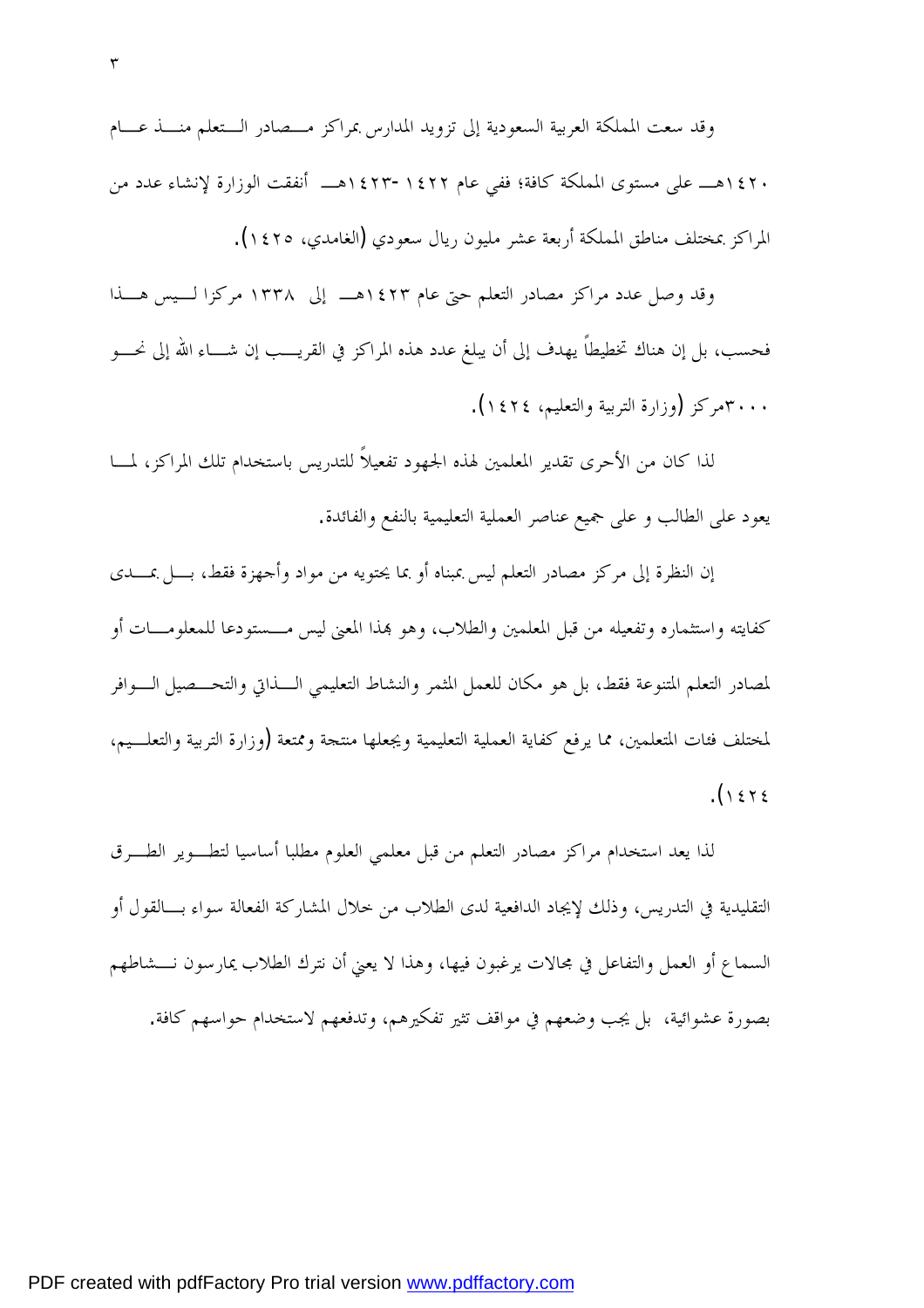وتستند التقنيات التعليمية ( الموجودة بمراكز المصادر ) إلى مبدأ يرى أن أفضل أنواع المعرفـة العلمية هي المعرفة المباشرة، إلا أنه نظرا لصعوبة الحصول عليها أحيانا يضطر معلم العلوم (أو المتعلم)إلى تقصي المعرفة واكتشافها بصورة غير مباشرة (زيتون، ٢٠٠٤).

ويحقق تدريس العلوم من خلال مراكز مصادر التعلم العديد من الأهداف التربوية والنفـسية، منها تنوع أساليب التعلم، حيث يتم تدريب المتعلم على أحد أساليب التعلم الذاتي، والدور الإيجـابي للمتعلم في أثناء المرور بالخبرات، حيث يلاحظ أن المتعلم في مراكز مصادر التعلم يقوم بدور أكبر فهو يتنقل ويبحث داخل المركز، وفقا للخطة الموضوعة المحددة بواسطة المعلم والمتعلم معا في إطار الإحساس بالمسئولية؛ ومن تلك الأهداف-كذلك-تغير دور المعلم وفلسفة التدريس؛ حيث اعتاد المعلم أن يلقـي المعلومات على مسامع الطلاب بقصد الحفظ والاستظهار وإعـدادهم لأداء الاختبـارات النهائيـة، والمحصلة هي تعليم ضعيف الأثر في عقول ونفوس المتعلمين، أما المعلم الذي يستخدم مراكز مـــصادر التعلم فهو يقوم بوضع خطة للدراسة، حيث يحدد الأدوات والأجهزة، ويتابع ويراقب ويوجه المـتعلم طوال رحلة المرور بالخبرة والوصول إلى نواتج التعلم المطلوبة(محمد١٩٩٥،).

وقد حدد صند وتروبريدج (Trowbridge and Sund\_ (نقلاً عن زيتون\_ بعضاً من الصفات المرغوبة لمعلم العلوم الجيد منها(زيتون، ،٢٠٠٤ ٢٨١):

استخدام تقنيات فنية لإثارة الاهتمام والميول في بداية كل خبرة تعليمية.

- استخدام الوسائل والأدوات والأجهزة التوضيحية بشكل مكثف؛ لك<sup>ي</sup> يجعل كل خبرة تعليمية تعلمية-جديدة ملموسة بقدر المستطاع.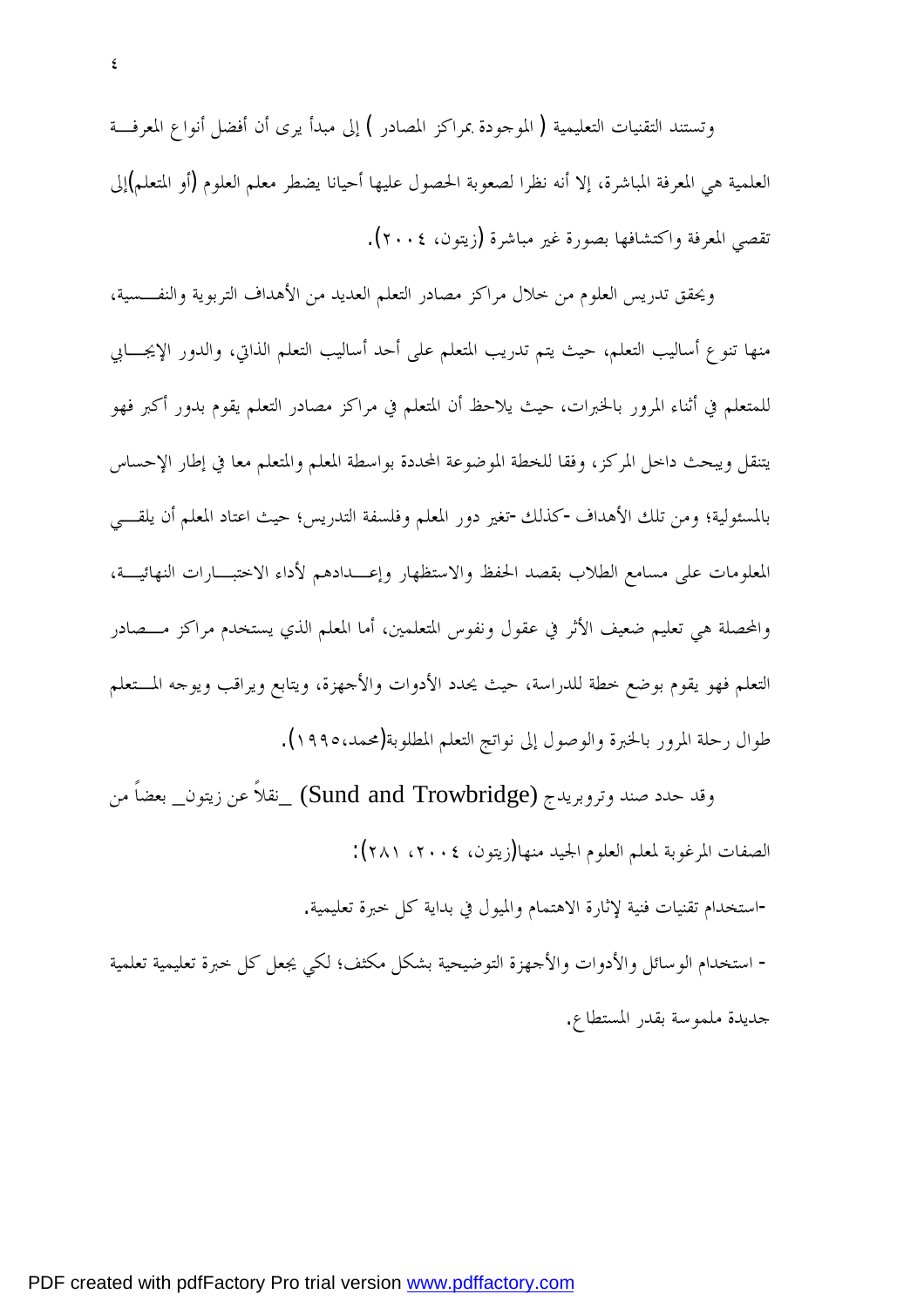وكل هذه الصفات لا يمكن أن تتوفر في معلم العلوم وفي طرائق التدريس بالشكل التام، إلا من خلال استخدام مراكز مصادر التعلم، وبالتالي فإن مراكز مصادر التعلم لها دور مهم وإيجابي في تحسين عملية التعلم والتعليم.

 وعلى ذلك فإن وظيفة مراكز مصادر التعلم لا تقتصر على تزويد المتعلمين والمعلمين بـالمواد والأجهزة التعليمية على اختلاف أنواعها، بل إن لها دور ايجابي في مساعدة المعلمين على تطوير أساليب التدريس، حيث إن من أهم دواعي وجود هذه المراكز هو الإسهام في تحقيق التفاعل الايجابي داخلـها، وذلك من خلال تحقيق أهداف المناهج الدراسية للمؤسسات التعليمية، إذ تؤكد أهداف مراكز مصادر التعلم على تطوير التدريس من خلال التخطيط للدروس، وتحديد الأهداف، واختيار المواد التعليميـة، وإنتاجها، وتنويع أساليب التدريس ومجالات اكتساب الخبرة، وتحديد مستويات الأداء(الفرا، ١٩٨٥ ).

وفي هذا الإطار تعطي اتجاهات المعلمين مؤشراً على مدى استخدام تلك المراكز في تـدريس العلوم، وبالتالي فإن تلك المراكز لن تؤدي دورها على الوجه الأكمل إلا إذا كانت اتجاهات معلمـي العلوم نحوها اتجاهات إيجابية.

كما أشارات نتائج بعض الدراسات السابقة التي تناولت تدريس العلـوم، ومنـها دراسـة (الكثيري، ونشوان، ١٩٩٣) إلى بعض معوقات تدريس العلوم بشكل عام، ومنـها نقـص الأدوات، والوسائل، وعدم توفر مكان للقيام بالأنشطة، وكبر حجم المادة الدراسية، وكذلك دراسة(القميـزي، ١٤٢٧) التي توصلت إلى تسع مشكلات في تدريس العلوم بالمكلة العربية الـسعودية منـها: كثـرة استخدام الطريقة الإلقائية، ونقص الأدوات والأجهزة.

ومن الدراسات التي تناولت مصادر التعلم دراسة باري (Bahree,1986) ودراسة هاريس (,1997Harris (ودراسة (فرج، ١٩٩٩) ودراسة (الرويلي، ١٤٢٤) ودراسة (الأحمري١٤٢٨، )